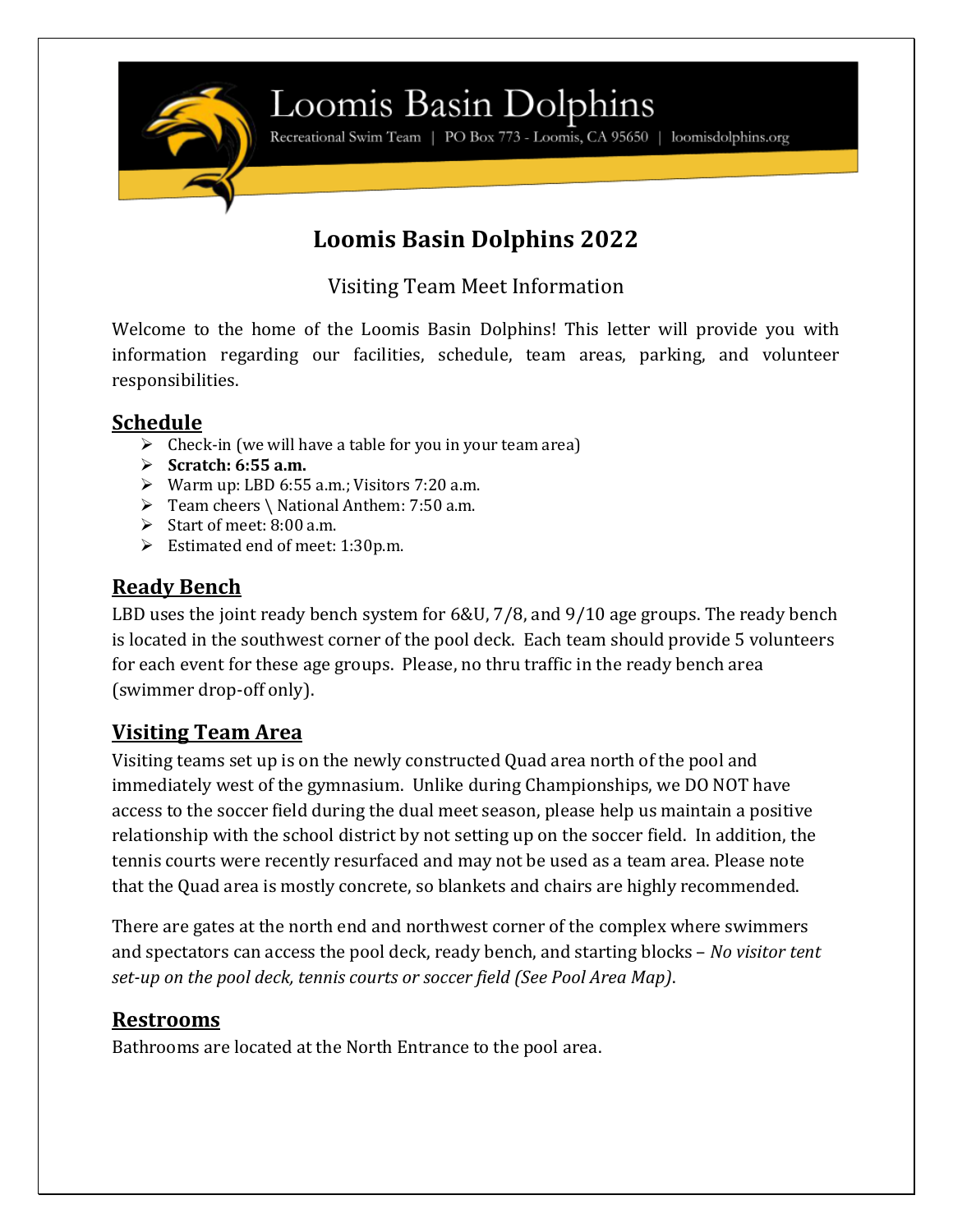

### Loomis Basin Dolphins

Recreational Swim Team | PO Box 773 - Loomis, CA 95650 | loomisdolphins.org

### **Stroke & Turn**

Stroke & Turn/Official meeting is around 7:30 – please listen for announcements. The meeting will be behind the Computer Ops/Coaches Area on the Pool Deck. We run six judges for all strokes except freestyle, where we run 4; visitors must provide 3 officials for all non-freestyle events and 2 for freestyle events.

### **Timers**

Two shifts of 32 timers (each team provides 16 timers per shift – 10 Lanes).

### **Directions & Parking**

Our home pool is Del Oro High School. The most convenient location for Visiting Team parking is in the upper lot off Taylor Road (3301 Taylor Road, Loomis 95650).

From Sacramento:

- Take I-80 East (Reno)
- Take Exit 110 for Horseshoe Bar Road
- Turn right onto Horseshoe Bar Road
- Turn right onto Taylor Road
- After 1.4 miles turn right into the Del Oro parking lot

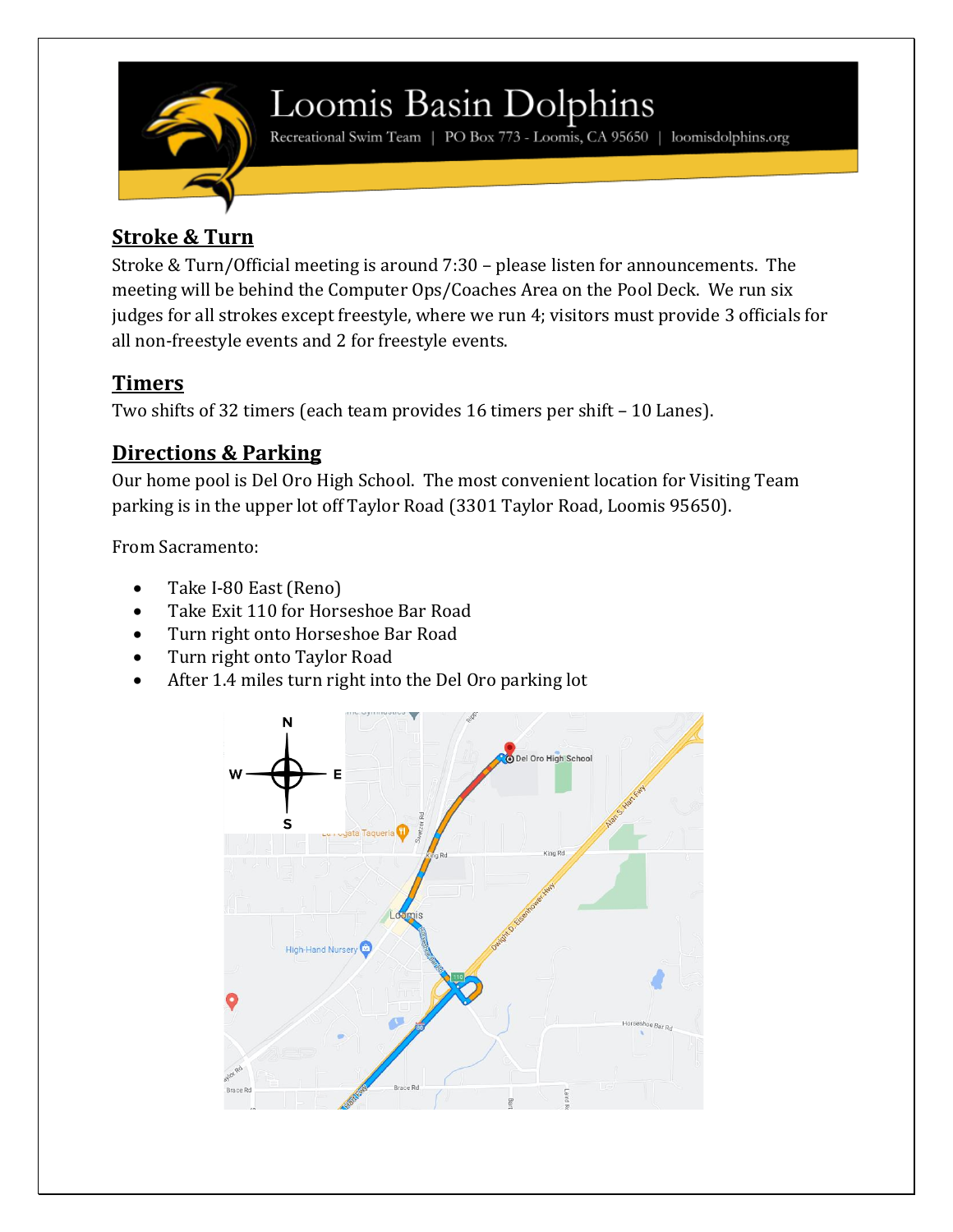

# $\label{eq:subdual} \underset{\text{Receational Swim Team}\; \mid\; \text{PO Box 773 - Loomis, CA 95650}\; \mid\; \text{loomisdolphins.org}}{\text{Loc}}$

Parking and pool location: